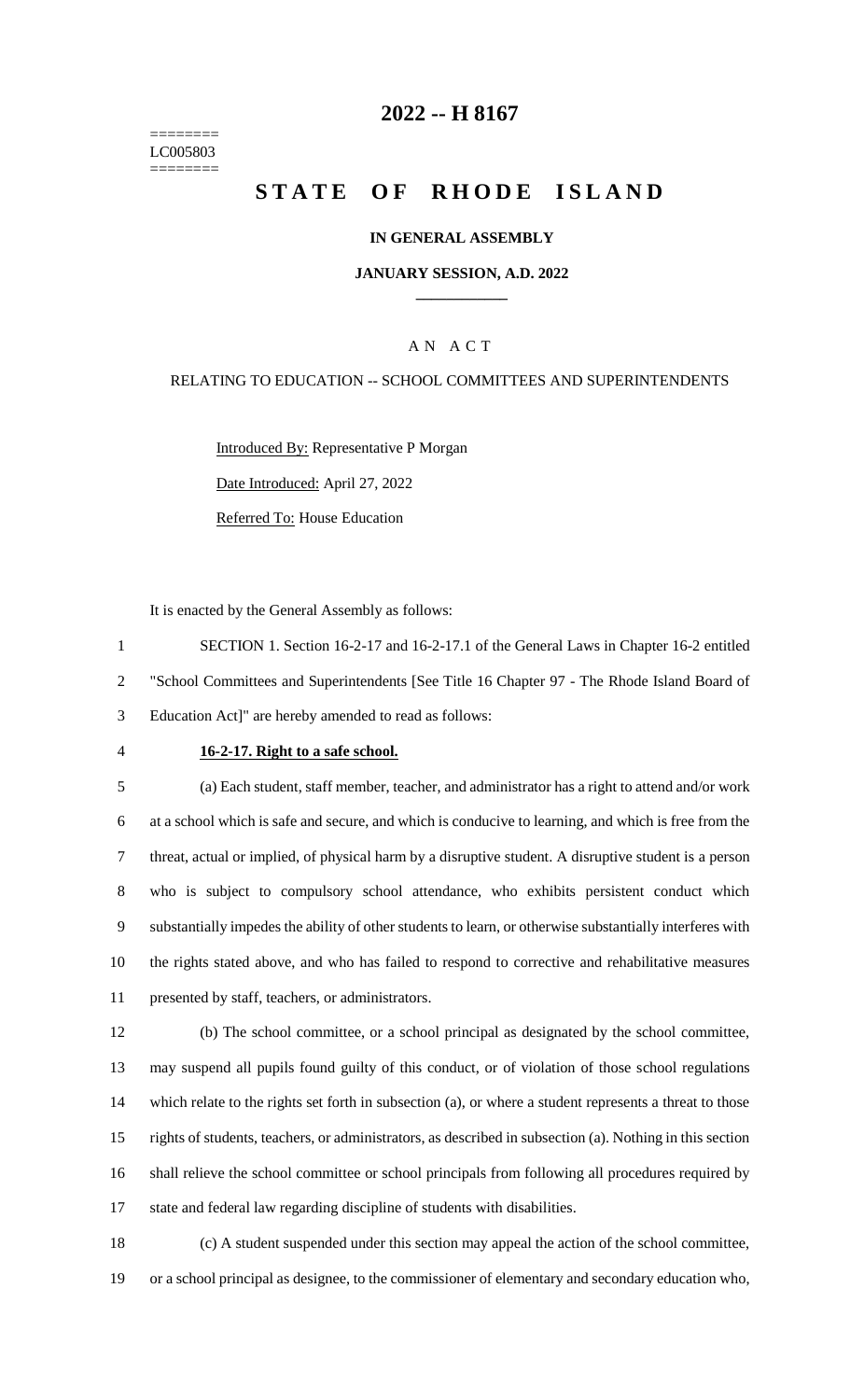after notice to the parties interested of the time and place of hearing, shall examine and decide the appeal without cost to the parties involved. Any decision of the commissioner in these matters shall be subject to appeal by the student to the board of regents for elementary and secondary education and any decision of the board of regents may be appealed by the student to the family court for the county in which the school is located as provided in § 42-35-15.

 (d) All school superintendents, or their designees, shall review annually, the discipline data for their school district, collected in accordance with the specifications set forth in § 16-60-4(21), to determine whether the discipline imposed has a disproportionate impact on students based on race, ethnicity, or disability status and to appropriately respond to any such disparity. In addition to the data submitted, if a disparity exists, the school district shall submit a report to the council on elementary and secondary education describing the conduct of the student, the frequency of the conduct, prior disciplinary actions for the conduct, any other relevant information and corrective actions to address the disparity, after consultation with representatives of the faculty has been taken to address the disparity. The reports shall be deemed to be public records for purposes of title 38.

 (e) Except as provided in § 16-2-17.1, suspensions issued shall not be served out of school. 16 Every public school system, in cooperation and coordination with the department of education, 17 shall establish a program designed to provide suspended students with a specialized education-18 learning unit for the duration of a suspension that is appropriate to their achievement levels, abilities 19 and/or learning needs. A student who is suspended shall be assigned to a school virtual learning 20 program. The virtual learning environment may include videos, computer programming or virtual teaching. The student shall remain on suspension until such time as they have completed the program to the satisfaction of the school administration.

**16-2-17.1. In school suspensions.**

24 Suspensions issued shall not be served out of school unless the student's conduct meets the 25 standards set forth in § 16-2-17(a) or the student represents a demonstrable threat to students, teachers, or administrators.

SECTION 2. This act shall take effect upon passage.

======== LC005803 ========